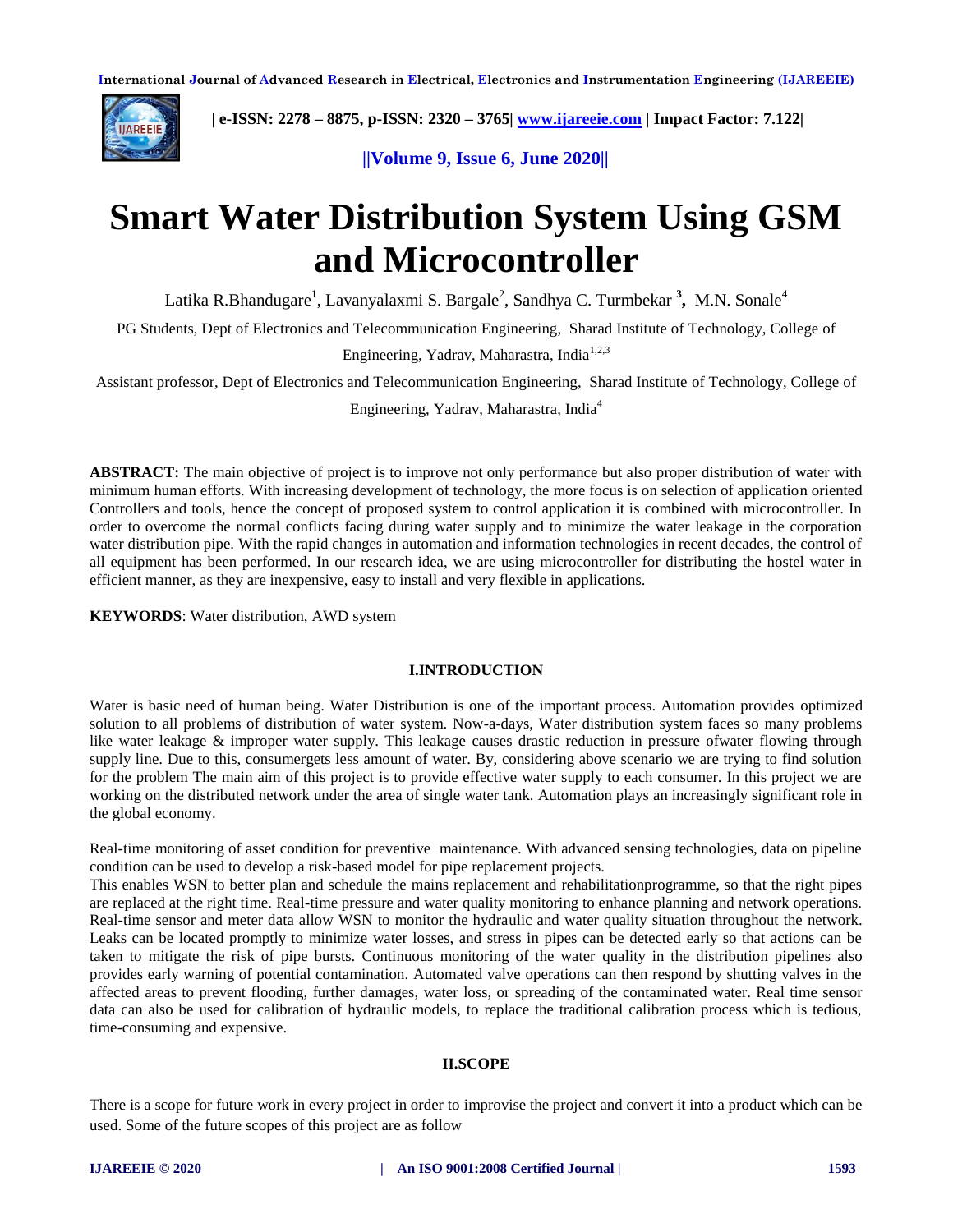

 **| e-ISSN: 2278 – 8875, p-ISSN: 2320 – 3765| [www.ijareeie.com](http://www.ijareeie.com/) | Impact Factor: 7.122|** 

# **||Volume 9, Issue 6, June 2020||**

- A noninvasive sensor can be used to detect the leak thereby detecting the leak without affecting the integrity of the distribution system.
- Determining the exact location of leak by using more number of sensors
- T joints can be considered in leak detection.
- The database can be improved.

# **III.SMART WATER DISTRIBUTION SYSTEM**



Fig.1 Block diagram of Smart Water Distribution System

# SPECIFICAION:

- 1. LM78XX Series Voltage Regulators
	- Output current in excess of 1A
	- Internal thermal overload protection
	- No external components required
	- Output transistor safe area protection
	- Internal short circuit current limit
	- Available in the aluminum TO-3 package

#### 2. RELAY (**ULN2803)**

- Internally frequency compensated.
- Large DC voltage gain: 100 dB.
- Very low supply current per operator essentially independent of supply voltage.
- Low input bias current: 20 nA (temperature compensated).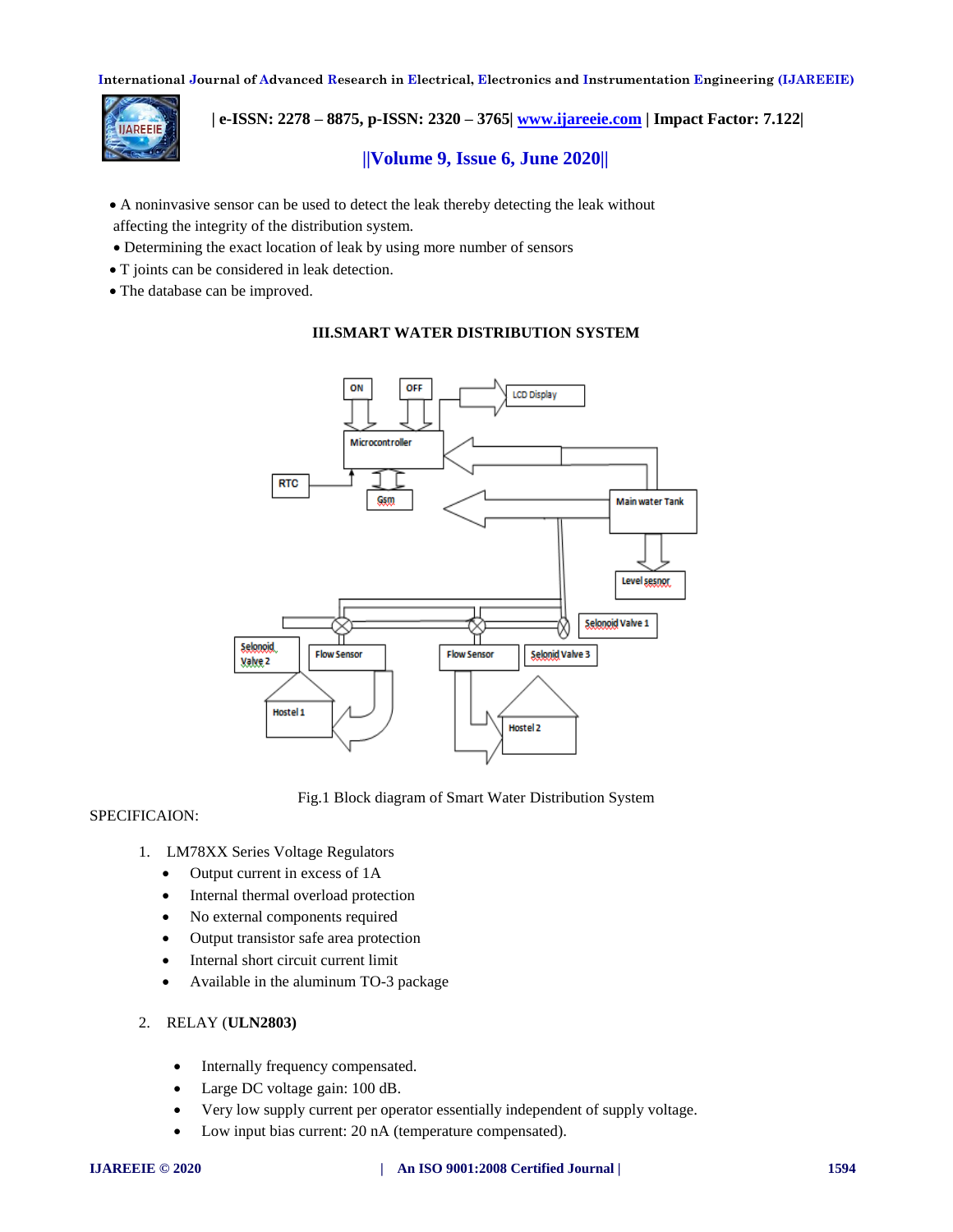

 **| e-ISSN: 2278 – 8875, p-ISSN: 2320 – 3765| [www.ijareeie.com](http://www.ijareeie.com/) | Impact Factor: 7.122|** 

 **||Volume 9, Issue 6, June 2020||** 

- Low input offset voltage: 2 mV.
- Differential input voltage range equal to the power supply voltage.
- Large output voltage swing 0 V to  $(VCC 1.5 V)$ .
- 3. RTC
- size:  $38mm$  (length)  $* 22mm$  (W)  $* 14mm$  (height)
- Weight: 8g
- Operating voltage :3.3 5 .5
- 4. GSM
	- Power supply : Single supply voltage  $3.4V 4.5V$
	- Power saving : Typical power consumption in SLEEP mode to 2.5mA
	- Frequency bands:

 1.SIM300 Tri-band: EGSM 900, DCS 1800, PCS 1900. The band can be set by AT COMMAND, and default band is EGSM 900 and DCS 1800.

2. Compliant to GSM Phase 2/2+



Fig.2 FLOW CHART